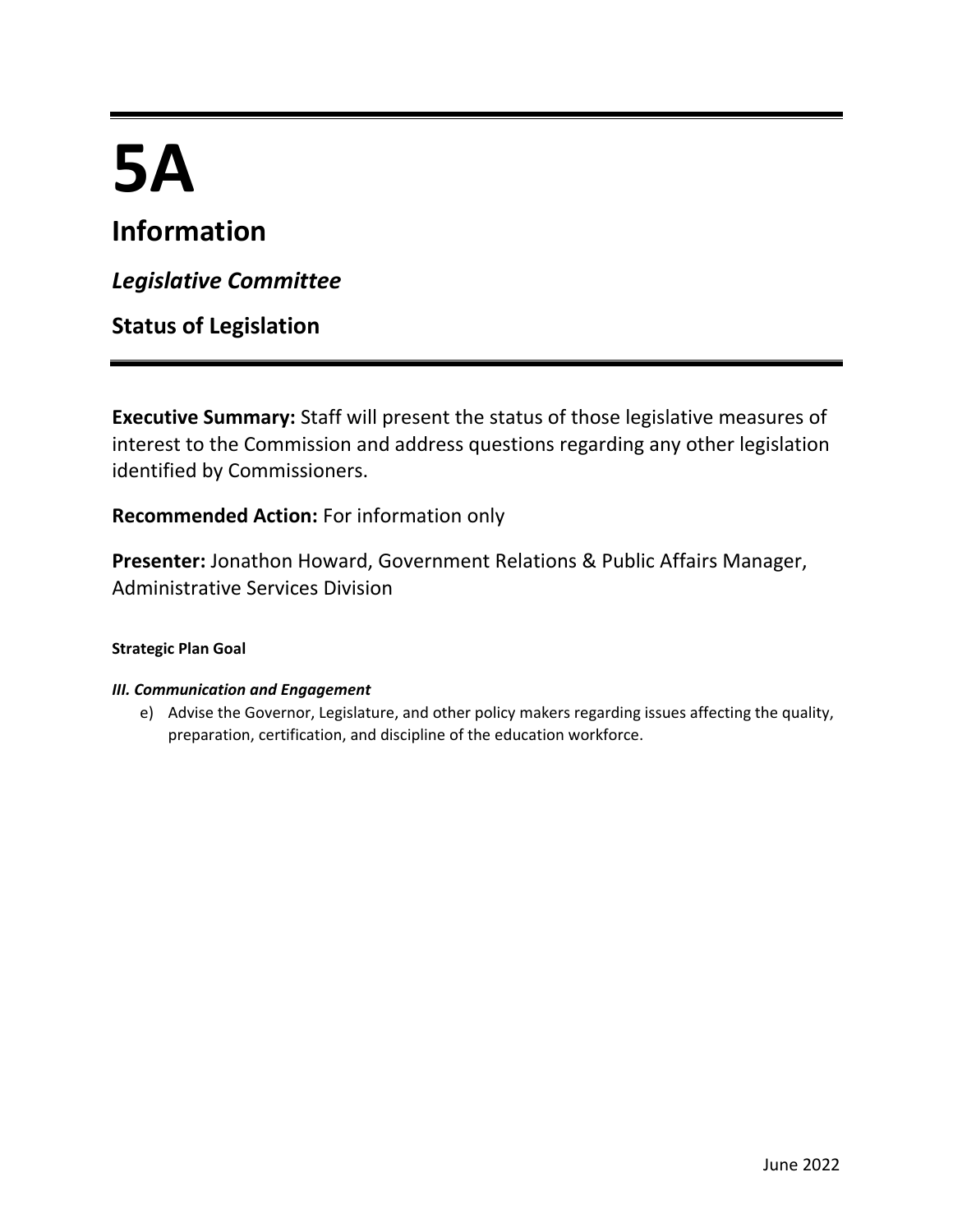## **Status of Legislation**

This agenda item provides an update on bills that the Commission is monitoring or has taken a position on.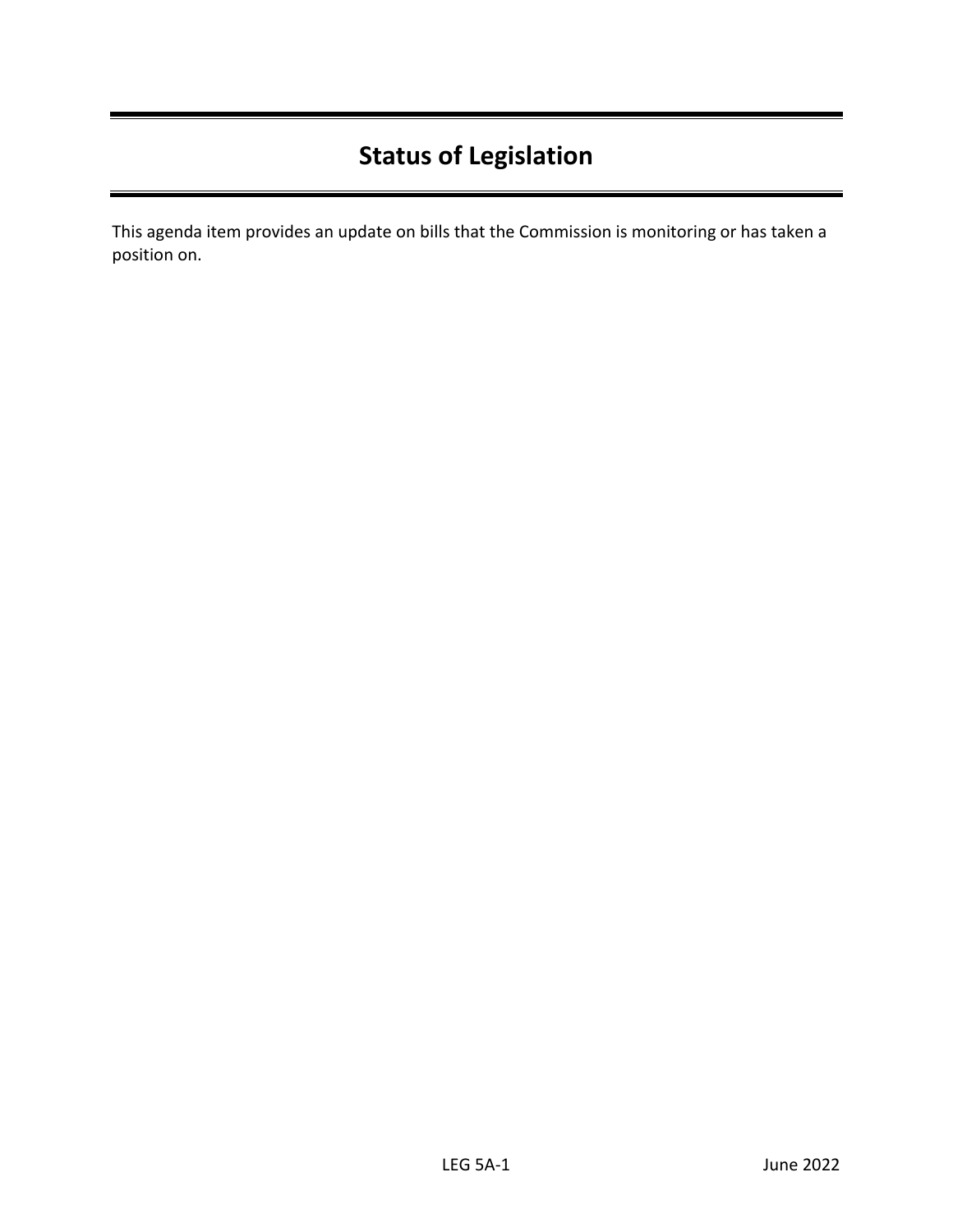### **2021-22 Legislation of Interest**

*The Legislature is currently in the second year of the two-year 2021-22 legislative session. The deadline to introduce new bills in this second year of the session was February 18. The deadline for bills to pass out of their House of Origin was May 27.* 

#### *Failed Legislation*

AB 1675 (Ward) - [Teacher credentialing: spouses of active duty members of the Armed Forces:](https://leginfo.legislature.ca.gov/faces/billNavClient.xhtml?bill_id=202120220AB1675)  [expedited application process](https://leginfo.legislature.ca.gov/faces/billNavClient.xhtml?bill_id=202120220AB1675)

**Introduced:** January 20, 2022

**Last Amended:** April 19, 2022

**Status:** Failed Deadline pursuant to Rule 61(b)(5)

**Summary:** This bill would require the Commission to grant or deny a credential within 7 days of the date that the Commission received a completed application if the applicant submits (1) evidence that the applicant is married to, or in a domestic partnership or other legal union with, an active duty member of the Armed Forces of the United States who is assigned to a duty station in this state under official active duty military orders, (2) proof of holding a valid, unexpired, professional-level teaching credential, as defined, and (3) fingerprints for purposes of conducting a criminal background check, as provided. The bill would clarify that these requirements for the clear teaching credential are in addition to other existing education, experience, and knowledge requirements for the clear teaching credential. The bill also would require the Commission to publish information about credentialing options available to military veterans, members of the military, and their spouses prominently on the home page of the Commission's internet website.

#### AB 1853 (Berman) - [Teacher credentialing: the Computer Science Preservice Teacher Grant](https://leginfo.legislature.ca.gov/faces/billNavClient.xhtml?bill_id=202120220AB1853)  [Program](https://leginfo.legislature.ca.gov/faces/billNavClient.xhtml?bill_id=202120220AB1853)

**Introduced:** February 8, 2022

**Last Amended:** April 18, 2022

**Status:** Failed Deadline pursuant to Rule 61(b)(8)

**Summary:** This bill would require the Commission to develop and implement a grant program to award competitive grants to institutions of higher education that offer Commissionapproved teacher preparation programs to develop and expand K–12 computer science and computational thinking coursework for individuals seeking a single or multiple subject credential with supplementary authorization in computer science or a single or multiple subject credential, as provided.

AB 2047 (Garcia, Cristina) - [Teacher credentialing: teaching performance assessments: Teacher](https://leginfo.legislature.ca.gov/faces/billNavClient.xhtml?bill_id=202120220AB2047)  [Credentialing Task Force](https://leginfo.legislature.ca.gov/faces/billNavClient.xhtml?bill_id=202120220AB2047)

**Introduced:** February 14, 2022 **Last Amended:** March 10, 2022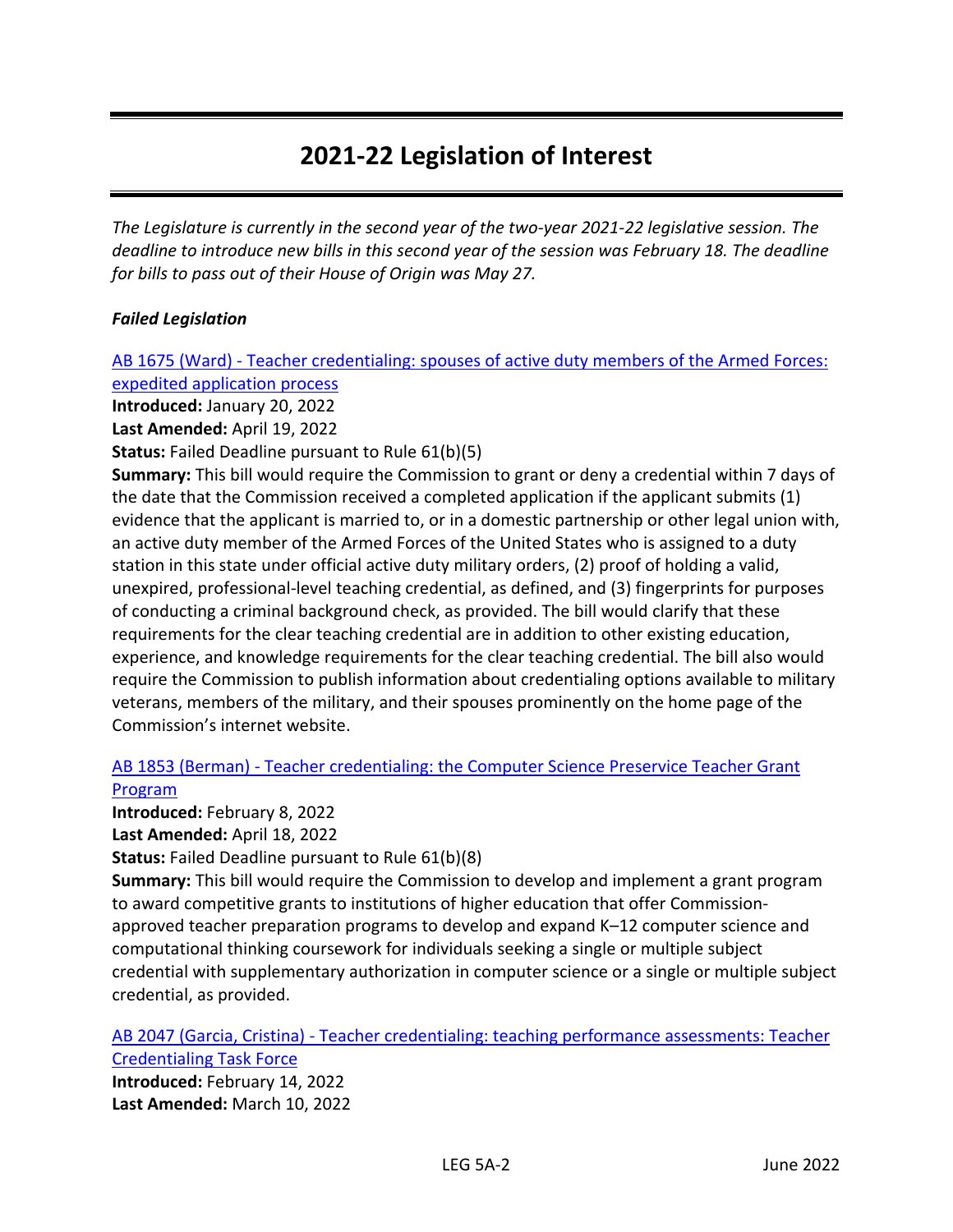#### **Status:** Failed Deadline pursuant to Rule 61(b)(5)

**Summary:** This bill would eliminate the requirement that a program of professional preparation include a teaching performance assessment. The bill would, commencing January 1, 2023, eliminate the teaching performance assessment as a requirement for candidates to receive a single subject, multiple subject, or education specialist credential. The bill would authorize candidates to complete an optional teaching performance assessment, as provided. This bill would require the Commission to convene a Teacher Credentialing Task Force and require the task force to examine the current teacher credentialing task process and the impact that highstakes teacher credentialing assessments, and their costs, have on the current teacher shortage and the lack of diversity in the teaching workforce.

#### AB 2235 (Medina D) - [Teacher credentialing: supplementary authorization: ethnic studies](https://leginfo.legislature.ca.gov/faces/billNavClient.xhtml?bill_id=202120220AB2235)

**Introduced:** February 16, 2022

#### **Last Amended:** n/a

**Status:** Failed Deadline pursuant to Rule 61(b)(5)

**Summary:** This bill would require the Commission to develop an added authorization or supplementary authorization in ethnic studies and to grant such authorizations to credential holders who have met the requirements and standards of the Commission for an added authorization or supplementary authorization in ethnic studies.

#### *Active Legislation*

#### *Teachers*

#### AB 1876 (Seyarto) - [Substitute teachers: emergency career substitute teaching permit:](https://leginfo.legislature.ca.gov/faces/billNavClient.xhtml?bill_id=202120220AB1876)  [employment verification](https://leginfo.legislature.ca.gov/faces/billNavClient.xhtml?bill_id=202120220AB1876)

**Introduced:** February 8, 2022

#### **Last Amended:** n/a

**Status:** Referred to Senate Committee on Education

**Summary:** An Emergency Career Substitute Teaching Permit authorizes the holder to provide service in a single classroom for up to 60 days per school year. (By contrast, the holder of an Emergency 30-Day Substitute Teaching Permit may provide the same service for only up to 30 days.) The Emergency Career Substitute Teaching Permit may only be issued at the request of an employer. As part of the application, the employer must provide verification to the Commission of at least 90 days per year of day-to-day substitute teaching accumulated over the previous three consecutive years at either a single (one) school district or within an entire county if the county administers the substitute assignments for the county. This bill would require the Commission to also accept verification of at least 90 days per year of day-to-day substitute teaching accumulated over the previous three years from one or more California school districts participating in a consortium with the school district requesting the permit.

AB 1893 (Cunningham) - [Teacher credentialing: emergency teaching permits](https://leginfo.legislature.ca.gov/faces/billNavClient.xhtml?bill_id=202120220AB1893)

**Introduced:** February 9, 2022 **Last Amended:** March 30, 2022 **Status:** Referred to Senate Committee on Education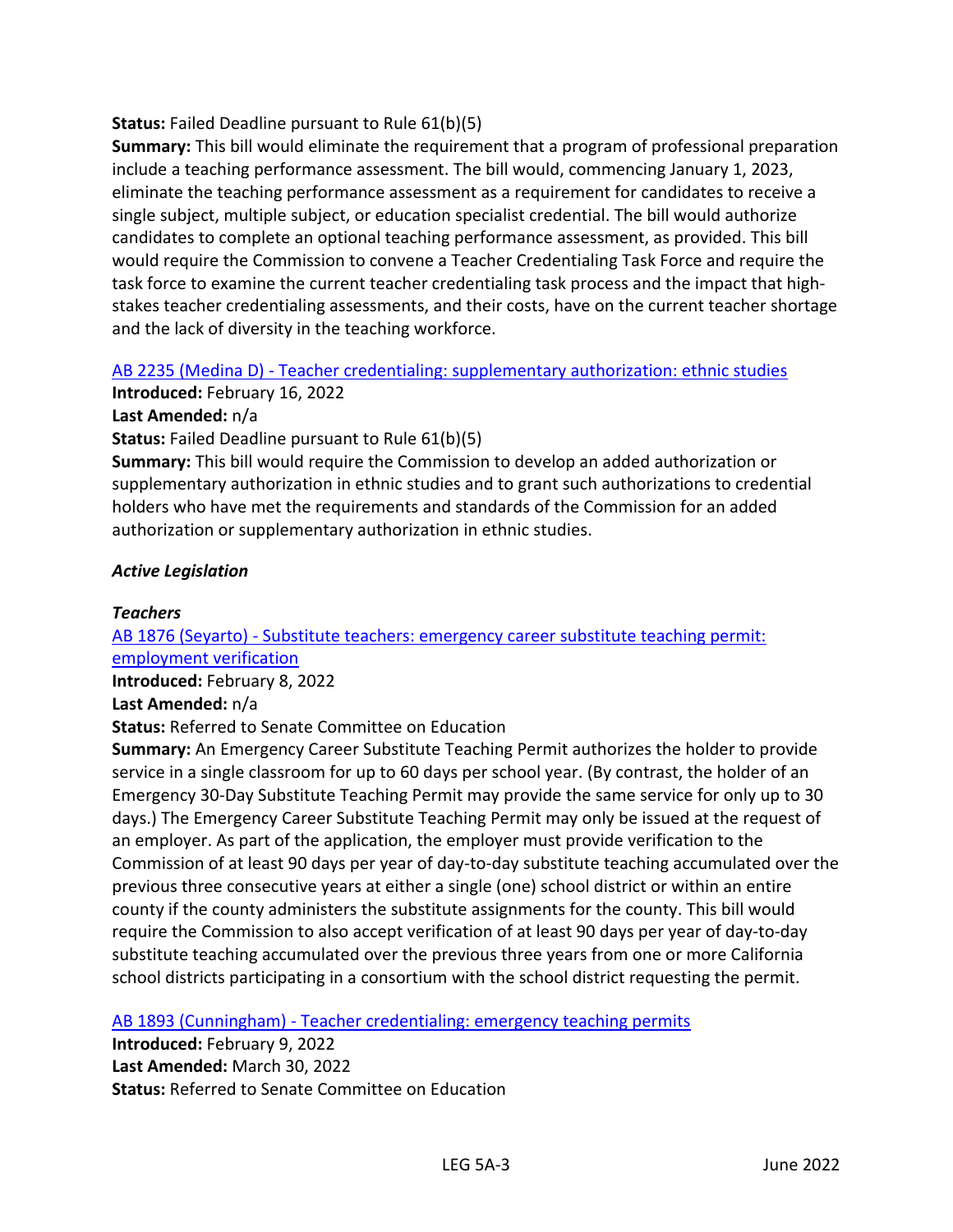**Summary:** This bill would require the Commission to waive the basic skills proficiency requirement for the issuance of an Emergency 30-Day Substitute Teaching Permit until July 1, 2024.

#### SB 1397 (Borgeas) - [Substitute teachers: days of service](https://leginfo.legislature.ca.gov/faces/billNavClient.xhtml?bill_id=202120220SB1397)

**Introduced:** February 18, 2022

#### **Last Amended:** May 19, 2022

**Status:** Referred to Assembly Committee on Education

**Summary:** The Emergency 30-Day Substitute Teaching Permit and the Emergency Substitute Teaching Permit for Prospective Teachers authorizes the holder to provide service in a single classroom for up to 30 days per school year, with the latter permit further restricting the holder to no more than 90 days across an entire school year. This bill would authorize these permit holders to substitute teach in a single classroom for up to 60 days per school year. An Emergency Career Substitute Teaching Permit authorizes the holder to provide service in a single classroom for up to 60 days per school year. This bill would authorize these permit holders to substitute teach in a single classroom for up to 90 days per school year. All three substitute teaching permits mentioned here currently authorize only 20 days of special education service in a single year. The bill would also authorize holders of these permits to teach as a substitute in a single special education classroom for up to 40 days during the school year.

#### SB 1487 (Rubio) - [Commission on Teacher Credentialing: survey: teacher resignations](https://leginfo.legislature.ca.gov/faces/billTextClient.xhtml?bill_id=202120220SB1487)

**Introduced:** February 18, 2022

**Last Amended:** May 3, 2022

**Status:** Referred to Assembly Committee on Education

**Summary:** Requires the Commission to develop a survey no later than July 1, 2023, for purposes of collecting data from teachers of LEAs resigning their positions or electing not to accept a teaching assignment for the upcoming school year, including data on whether or not they are exiting the profession. Requires LEAs, on and after the commencement of the 2023–24 school year, to administer the survey within 15 days of a teacher resigning their position or electing not to accept a teaching assignment for the upcoming school year. Requires LEAs to report the results of these surveys to the Commission on an annual basis. Requires the Commission to prepare an annual report that compiles the data from the surveys, submit the report to the State Department of Education and the Legislature, and post the report on its internet website.

#### *Grants*

AB 2401 (McCarty) - [Teacher preparation programs: planning grants and implementation or](https://leginfo.legislature.ca.gov/faces/billNavClient.xhtml?bill_id=202120220AB2401)  [expansion grants](https://leginfo.legislature.ca.gov/faces/billNavClient.xhtml?bill_id=202120220AB2401)

**Introduced:** February 17, 2022

**Last Amended:** April 19, 2022

**Status:** Referred to Senate Committee on Education

**Summary:** Contingent upon an appropriation of funds in the annual Budget Act or another statute, this bill would revise and recast the Integrated Teacher Education Programs grant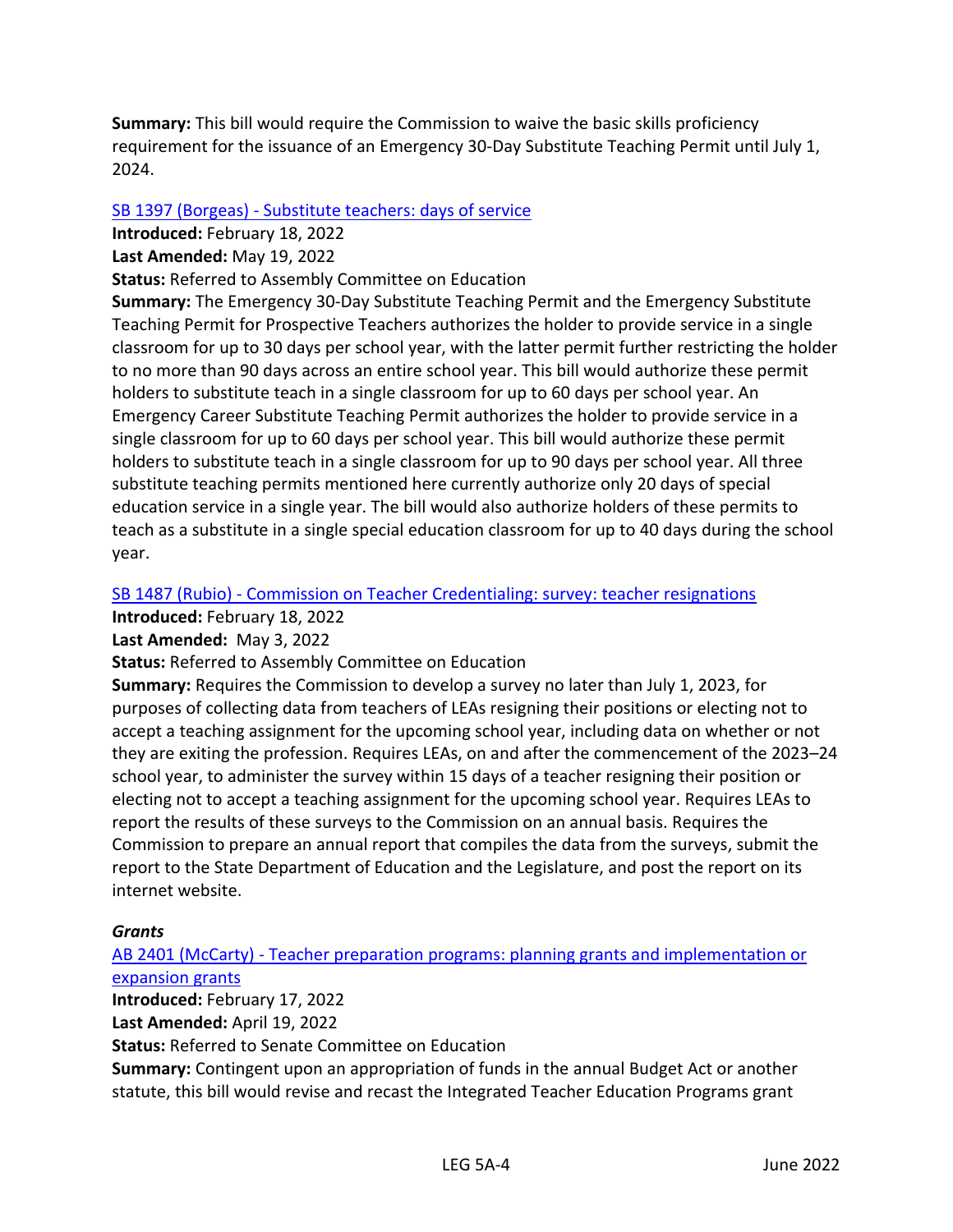previously authorized by the Budget Act of 2016. An integrated program is one in which a candidate may earn a baccalaureate degree and a multiple subject, single subject, or education specialist credential concurrently within four to five years of study. This bill would require the Commission to award planning grants of up to \$250,000 each to regionally accredited institutions of higher education to develop plans for the creation of new integrated programs that lead to more credentialed teachers in specified shortage fields or to provide stipends for program coordinators to assist in collaboration with subject matter professors and pedagogy professors. The bill also requires the Commission to award separate grants of up to \$500,000 each to regionally accredited institutions of higher education to implement or expand integrated programs of professional preparation that lead to more credentialed teachers in shortage fields, as specified, that improve access to existing integrated programs, that strengthen recruitment and retention of candidates who reflect a local education agency's diversity, or that partner with a California community college to create a four-year integrated program of professional preparation. Shortage fields specified in the bill include special education, bilingual education, STEM, computer science, transitional kindergarten, or kindergarten. In addition to supporting the production of teachers in designated shortage fields, this bill would allow funded institutions of higher education to use funds to provide faculty release time to redesign existing courses, provide stipends for program coordinators to assist in collaboration with subject-matter professors and pedagogy professors, to create summer courses for students in integrated programs, and to recruit individuals into programs. The bill would require grant recipients to provide program and outcome data for at least five years after receiving the implementation or expansion grants.

#### AB 2694 (Rubio) - [Teacher credentialing: teacher induction programs: Beginning Teacher](https://leginfo.legislature.ca.gov/faces/billNavClient.xhtml?bill_id=202120220AB2694)  [Retention and Support Grant](https://leginfo.legislature.ca.gov/faces/billNavClient.xhtml?bill_id=202120220AB2694)

**Introduced:** February 18. 2022

**Last Amended:** May 19, 2022

**Status:** Referred to Senate Committee on Education

**Summary:** Subject to an appropriation in the annual Budget Act or another statute for its purposes, establish the Beginning Teacher Retention and Support Grant Program under the administration of the Commission on Teacher Credentialing. Require the Commission to allocate grants to beginning teacher induction programs, not to exceed \$3,500 per participating teacher. Requires beginning teacher induction programs receiving a grant to use those funds on behalf of a participating teacher for mentor training, stipends for mentor teachers, other beginning teacher induction costs following initial preparation, or for the examination or assessment fee for one administration of the reading instruction competence assessment or a teaching performance assessment. Notwithstanding those uses, the bill requires an institution of higher education to first use the grant funds to waive tuition fees for the candidate. Prohibits a participating school district, county office of education, charter school, or institution of higher education from charging a fee to a beginning teacher to participate in a beginning teacher induction program.